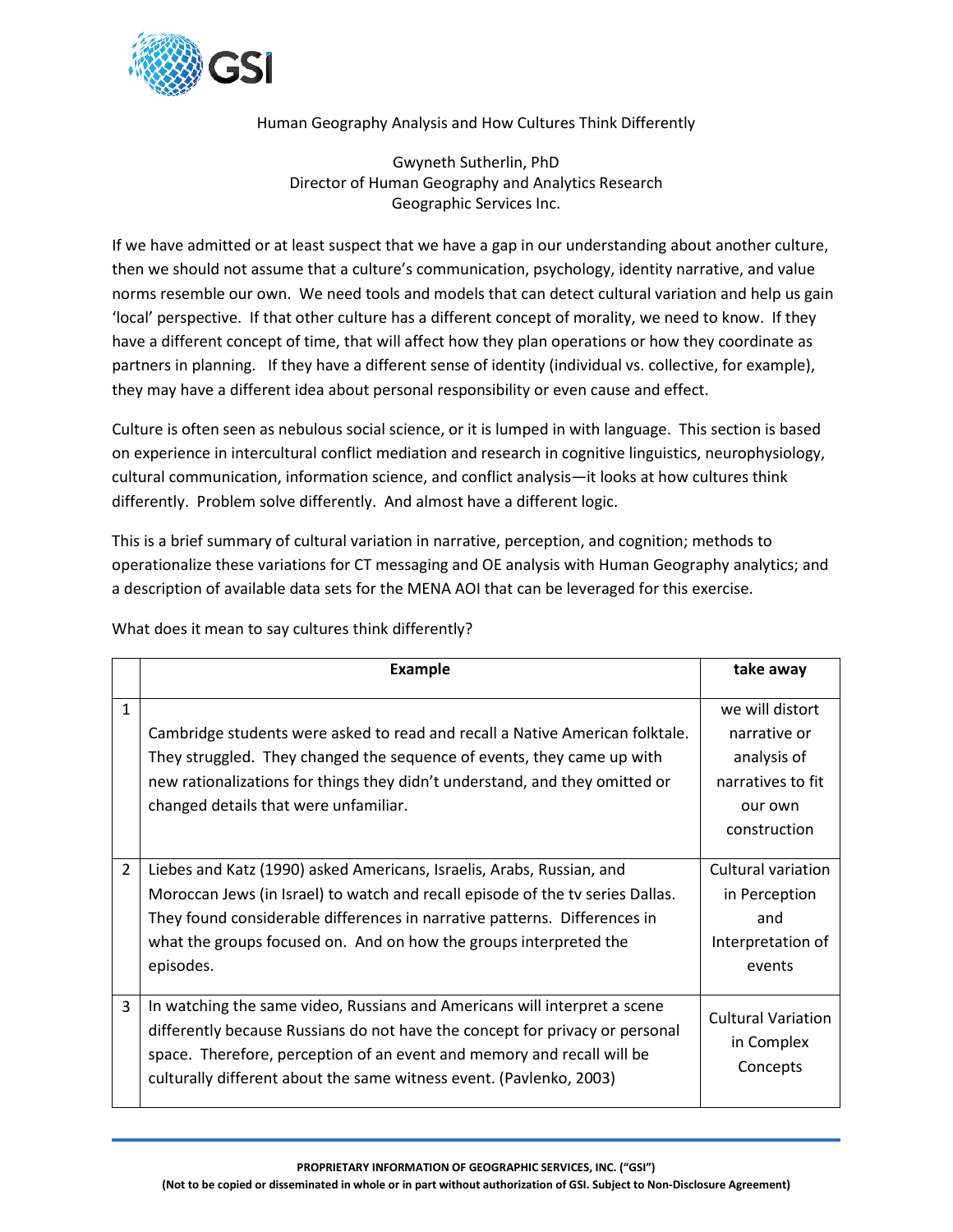

| 4 | Costa et al. (2014) asked: "Should you sacrifice one man to save five?<br>Whatever your answer, it should not depend on whether you were asked the<br>question in your native language or a foreign tongue so long as you<br>understood the problem." This study found answers did change. (Korean,<br>English, Spanish, French, and Hebrew). | Cultural and<br>linguistic<br>variation in<br><b>Moral Concepts</b> |
|---|-----------------------------------------------------------------------------------------------------------------------------------------------------------------------------------------------------------------------------------------------------------------------------------------------------------------------------------------------|---------------------------------------------------------------------|
| 5 | In discussing conflict resolution programs with a Yemeni delegation of clerics,<br>the Yemeni asked not to use the word for Peace (in Arabic) as a program title<br>because it had the connotation of being associated to Israel and no one would<br>come.                                                                                    | Concepts and<br>associations are<br>cultural                        |

The populations (audiences) we are aiming to engage with in the MENA region are bilingual or multilingual. Daesh, for example, uses multiple languages for their own messaging campaigns. They are adept at shifting between languages for different purposes. From a cognitive perspective, the bi-lingual brain works differently—with perception, memory, and cognition. Shifting between linguistic identities is part of their daily lives. With this cognitive activity, they also must navigate conceptual differences and differences in cultural norms (such as politeness, intensity, gender, topic framing, communications modes such as when to use face to face and when to use social media and with whom.) Research on bilingual eye-witness testimony describes the way in which a witness recalls an event changes depending on the language in which they are asked and on which language the memory was made. This is called event encoding. The details that we pay attention to, remember and recall, vary by language and culture. These may be details about timing, number or gender of witnesses/participants, location, or even the type of event itself.

This explains variation in recalling events, but what about more emotionally charged narratives such as propaganda, recruiting material, identity narratives, or even misinformation? These are also based around culturally prescribed narrative pattern norms. The organization of the narratives and the underlying concepts—the thoughts, plans, dreams, cause and effect concepts that produce and construct the narrative—have been shaped by the culture of the individual. Their origin.

Geographic Services' Human Geography analysis integrates the physical geography and the networks among people who live there—the Human Geography. We research ethnicity, religion, language, tribal affiliation (or social relationships), and political allegiance at a granular family-group level. By providing a deep understanding of the locations (origins) of people and their socio-cultural identity (religion, ethnicity, language), we can localize communications analysis around cultural variation in thinking by addressing a major shortcoming of current communications analyses—namely, the lack of a cultural variable in big data analytics algorithms. Currently, online communications (social media, survey forms, crowdsourced geotagged crisis events) were designed from one culture's cognitive perspective—they